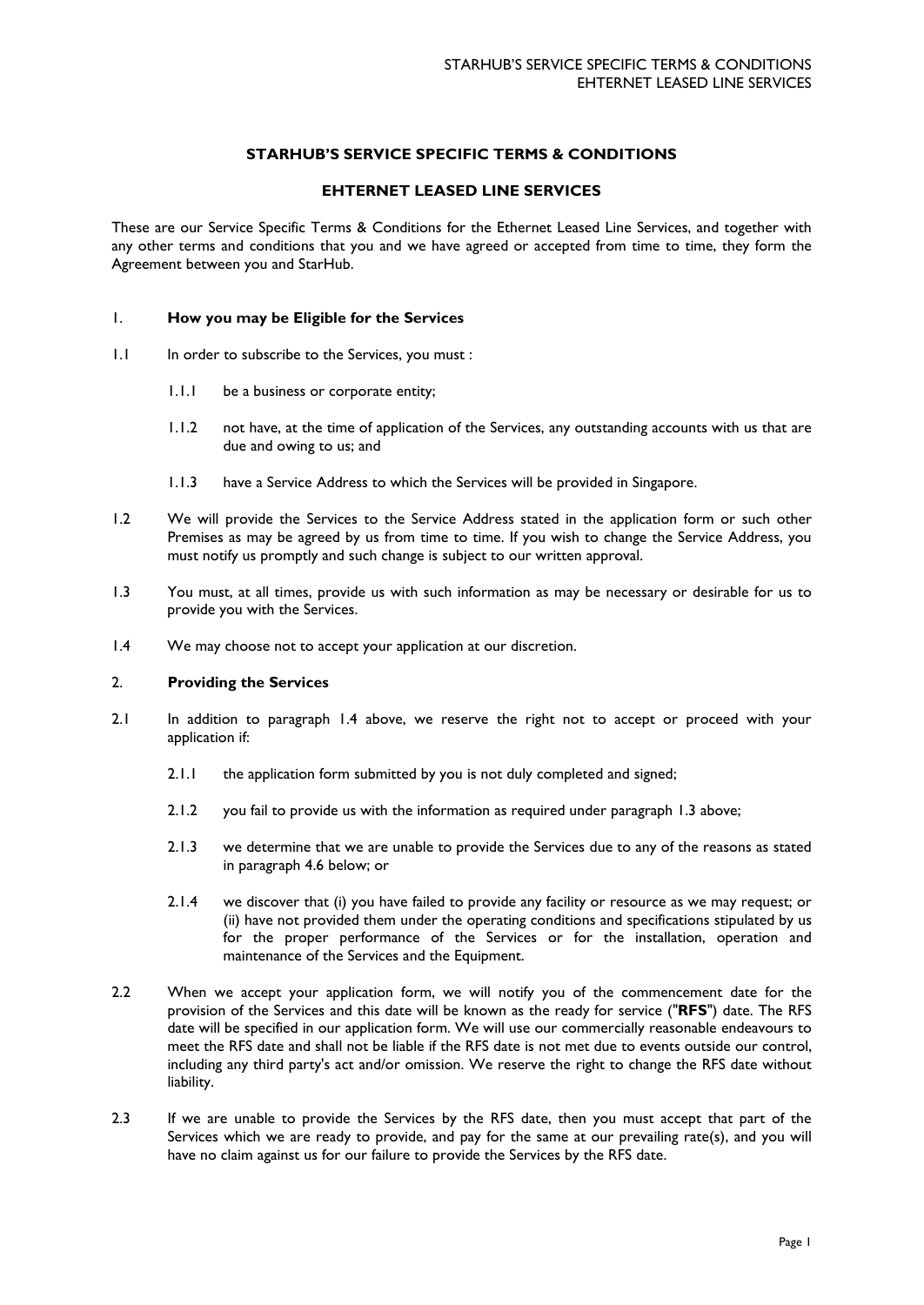- 2.4 If you request to defer the provision of the Services to a date after the RFS date we originally agreed to, you will be liable to pay a reservation fee at our prevailing rate(s). Additionally, where the Services are connected through NGN, your request for deferment shall be deemed an early termination of the Services and you shall be liable to pay us the Early Termination Charges and Third Party Charges.
- 2.5 If you cancel your application for the Services after the RFS date, your cancellation shall be deemed an early termination of the Services and you shall pay us the Early Termination Charges and where the Services are connected through NGN, you shall in addition pay us all Third Party Charges.
- 2.6 If you cancel your application for the Services before the RFS date, you shall pay us our prevailing cancellation Charges, which shall be 100% of our prevailing one-time installation Charges of the Services ("**Installation Charges**"), regardless of whether or not such Installation Charges were waived or discounted. In addition, where the Services are connected through NGN, if you cancel your application for the Services before the RFS date, your cancellation shall be deemed an early termination of the Services and you shall pay us the Early Termination Charges and Third Party Charges.
- 2.7 If you request a change of the circuit terminating point and this results in a change of original serving distribution point ("**DP**") or serving node, that request will constitute a cancellation of your application for the Services, and you shall pay the Installation Charges. In addition, where the Services are connected through NGN, this shall be deemed an early termination of the Services and you shall pay us the Early Termination Charges and Third Party Charges.
- 2.8 If your request for a change of the circuit terminating point results in re-wiring of any completed wiring work from the original serving DP or serving node, you shall pay our prevailing Charges for the rewiring.
- 2.9 If you wish to subscribe to the Services which comprise or include third-party ethernet and such Services are to be provided to a location where we do not have the resources to support the provision of such Services to that location ("**Remote Location**"), the following terms will apply:
	- 2.9.1 You must inform us to proceed with a survey of the Remote Location to enable us to evaluate the feasibility of activating the Services to the Remote Location and you must pay our prevailing Charges for the site survey ("**Site Survey Fee**").
	- 2.9.2 We may accept or reject any application for the Services to a Remote Location without giving reasons. We may consider these criteria in our determination:
		- 2.9.2.1 the Remote Location has previously been assessed by us as not being a feasible site for installation or operation of the Services; and/or
		- 2.9.2.2 you have been given quotes for several Service requests, but have not asked us to proceed to install the Services arising from such quotes.
	- 2.9.3 You will secure for our personnel or our authorised representatives all Remote Location access and usage rights required for us to carry out the survey and the provisioning of the Services.
	- 2.9.4 If, after conducting a site survey, we determine (in our absolute discretion) that it is feasible to install and operate the Services at the Remote Location, then we will inform you of:
		- 2.9.4.1 the additional costs ("**One-Time Customisation Charges**"), if any, that would be incurred in installing and providing the Services to the Remote Location;
		- 2.9.4.2 an estimated time frame required for the installation of the Services to the Remote Location; and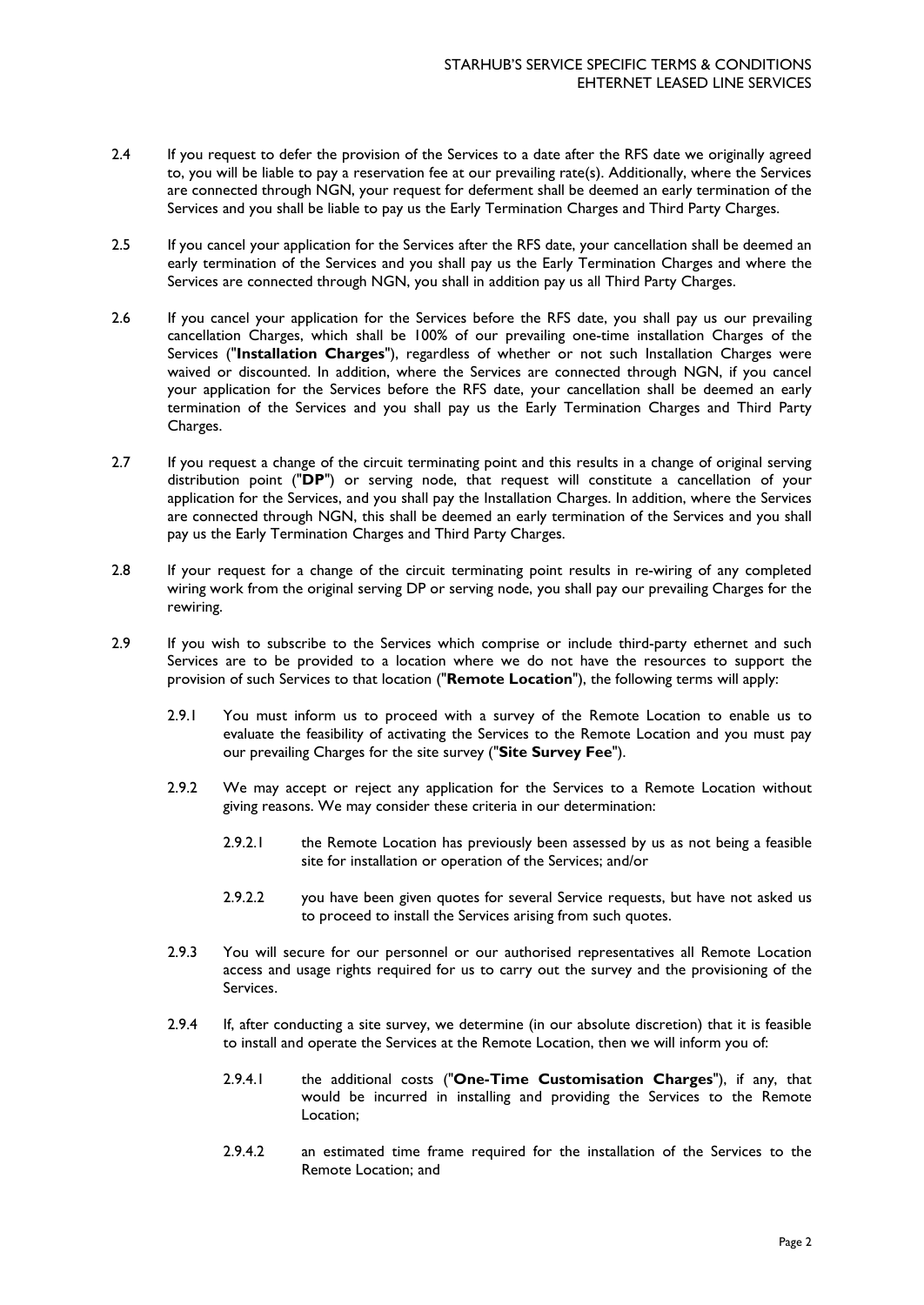2.9.4.3 the monthly recurring Charges and one-time installation Charges for the Services at the Remote Location,

## (together, the "**Quote for the Remote Location Service**").

- 2.9.5 You must either accept or decline the Quote for the Remote Location Service within the quote's validity period.
	- 2.9.5.1 If you accept the Quote for the Remote Location Service, the Site Survey Fee will be credited to you against the Charges payable by you for the Services.
	- 2.9.5.2 If you do not accept the Quote for the Remote Location Service, you must inform us and your application for the Services will be considered null and void. For the avoidance of doubt, in this instance, you will remain liable for, and not be entitled to any refund of, the Site Survey Fee.
- 2.9.6 You agree that no right, title or proprietary interest in the resources to or at the Remote Location (for example, equipment, fibres or ducts built) will be vested in you. If you cancel the Services at the Remote Location after accepting the Quote for the Remote Location Service and we have proceeded with the provisioning of the Services to the Remote Location, we reserve the right to recover all associated resources to or at the Remote Location with no rebate on the One-Time Customisation Charges. Further, this will be deemed an early termination of the Services and you will be liable to pay the Installation Charge, Early Termination Charges and Third Party Charges.
- 2.9.7 We will not be liable in any way to you for any loss, damage or liability incurred or sustained by you which is caused by or arising as a result of:
	- 2.9.7.1 the rejection of any application for the Services; and/or
	- 2.9.7.2 our determination that the Remote Location is not feasible for installation or operation of the Services.

#### 3. **Minimum Period of Service**

- 3.1 The initial Minimum Period of Service for the Services is 24 continuous months from the commencement date as determined in accordance with paragraph 4.1 below where the Services are connected through NGN. If the Services are connected through other means, the Minimum Period of Service is 12 continuous months (or such other period as may be stated in the application form) from the commencement date as determined in accordance with paragraph 4.1 below. Upon expiry of the initial minimum Period of Service, the Services will be renewed automatically on a monthly basis.
- 3.2 In computing whether or not you have fulfilled the Minimum Period of Service, any period for which the Services are suspended or ceased will not be counted. If the Services are suspended or ceased and subsequently reactivated, the Minimum Period of Service will be automatically extended by such period of suspension or cessation.
- 3.3 If we agree to any changes to the Services as requested by you (including any upgrade of the Services) or the renewal of the Services, we are entitled to require the Minimum Period of Service to be recommenced from the date the Services are changed or renewed.

# 4. **Duration of Services**

- 4.1 The Services under this Agreement will commence on the RFS date as notified by us to you in accordance with paragraph 2.2 above.
- 4.2 This Agreement will continue until terminated according to the provisions of this Agreement.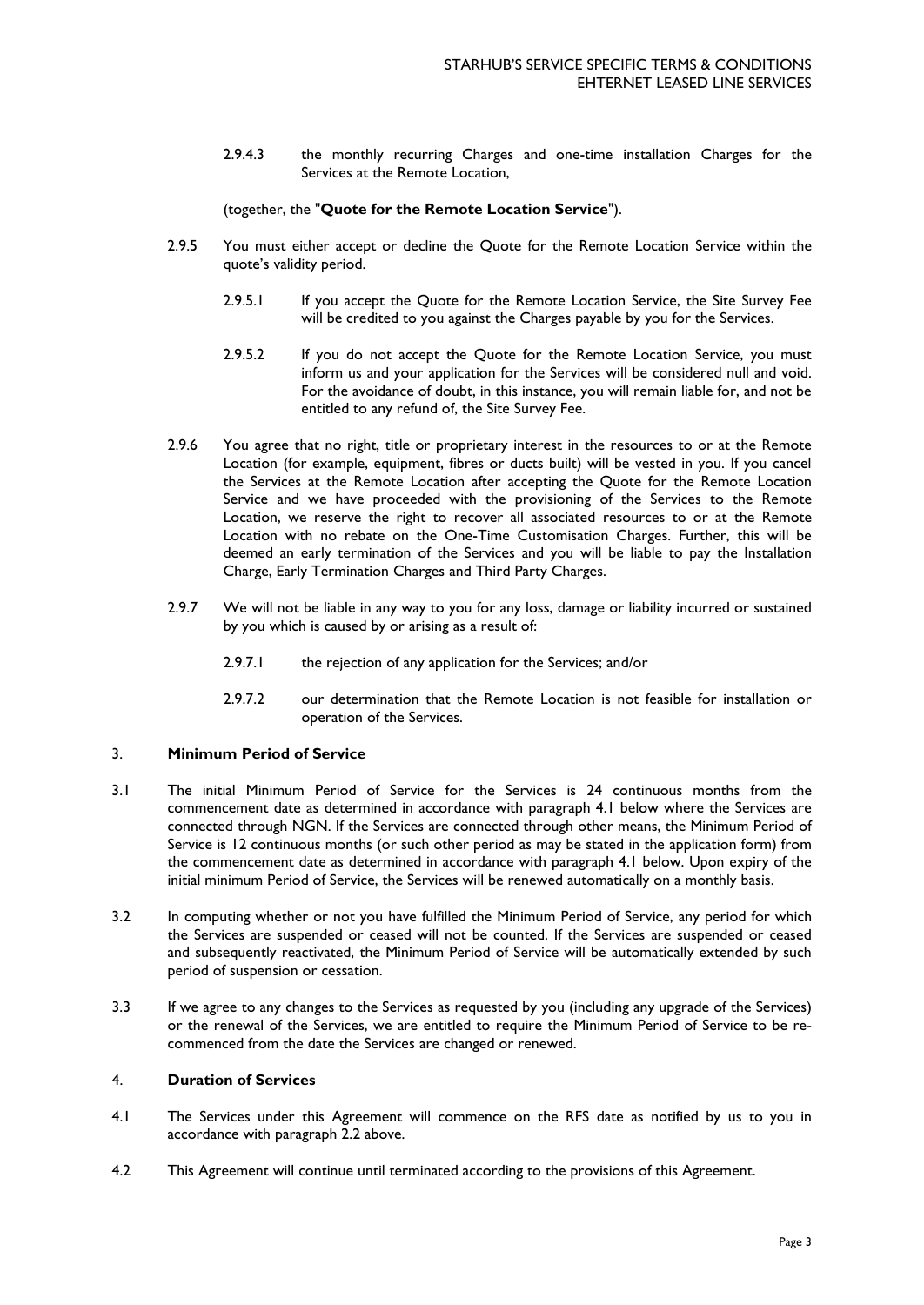- 4.3 You may request us to change, from time to time, the particulars of the Services set out in the application form, subject to our written agreement and your payment of the prevailing administrative fee chargeable by us. If there is such change, the subscription Charges payable and the particulars of the Services will be amended accordingly. For the avoidance of doubt, you will continue to be liable for the payment of such revised subscription Charges pursuant to paragraph 10.1 below.
- 4.4 Except for the Equipment, you are solely responsible for providing all other equipment, hardware, software, telecommunications services and power supply necessary to connect to and use the Services.
- 4.5 In addition, you acknowledge and agree that unless we otherwise agree in writing, we are not responsible for providing any support, whether technical or otherwise, to any of your networks which are connected to or used in conjunction with the Services.
- 4.6 You acknowledge and agree that availability of the Services is subject to:
	- 4.6.1 availability of resources, including network availability and our area of coverage at the time at which the Services are requested or delivered;
	- 4.6.2 geographic and technical capacity of our Network and of our delivery systems at the time at which the Services are requested or delivered; and
	- 4.6.3 provisioning time for the Services and/or the Equipment. Such provisioning time will be determined or changed by us in our discretion without liability to you.

# 5. **System Requirements and Using the Services**

- 5.1 You are responsible for ensuring your applications, equipment (including your computer(s) but excluding the Equipment which we provide to you in connection with the Services), hardware, software and networks meet the minimum system requirements of the Services as we may determine from time to time, and that they are compatible and may properly function and inter-operate with the Equipment and the Services. We will not be liable for any Equipment, Service or network failure or performance issues resulting from non-compliance with such requirements. You acknowledge and accept that certain equipment, hardware, software and network are not supported by the Services.
- 5.2 You must ensure that all applications, equipment (other than the Equipment which we provide to you in connection with the Services), hardware, software or networks connected to or used with the Services or the Equipment are connected and used in accordance with:
	- 5.2.1 all applicable instructions, safety and security procedures applicable to the use of such applications (or as the case may be, equipment, hardware, software or networks); and
	- 5.2.2 all instructions, notices and directions as we may determine from time to time.
- 5.3 The Services or the Equipment may not be compatible with certain applications, equipment (other than the Equipment), hardware, software or networks. We will not be responsible for any failure, disruption or interference in the Services or such applications, equipment, hardware, software or networks which may arise from your use of the Services or the Equipment in conjunction with such applications, equipment, hardware, software or networks.
- 5.4 The Services must not be used to route any private IP addresses unless the Services are connected directly to an equipment on your Premises. Only public registered IP addresses will be routed if the Services are connected to any other Service Provider's network.
- 5.5 We may, at any time and without any notice to you, temporarily suspend the Services for operational reasons such as repair, maintenance, upgrade or improvement of the Services or because of an emergency. We will restore the Services as soon as reasonably practicable. We may also modify the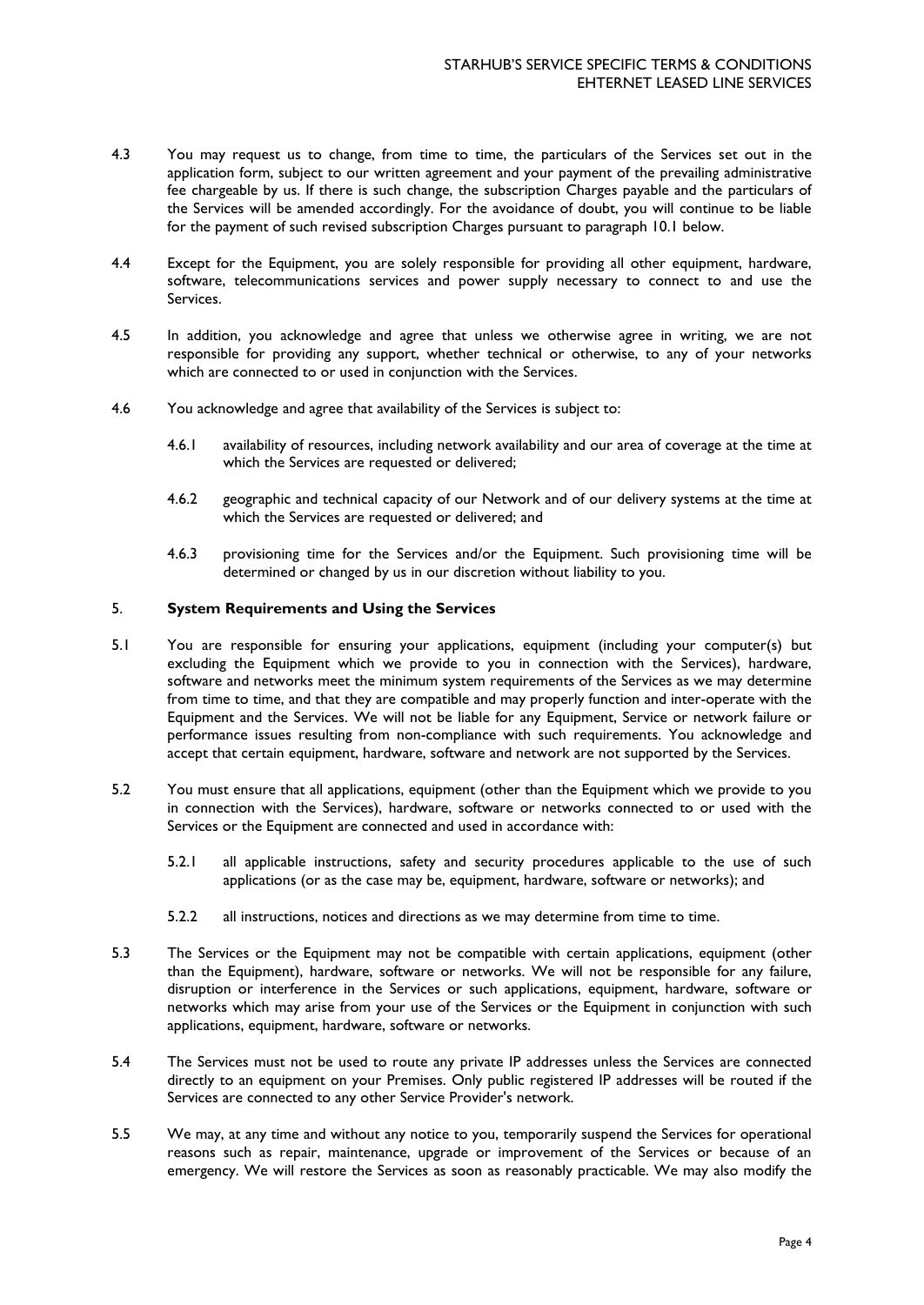Services in order to keep pace with the prevailing demands and technological developments, at our discretion and without any notice to you. Your sole and exclusive remedy for suspension of the Services under this paragraph 5.5 shall be limited to what is stated in the service level agreement agreed between you and us in writing, if any. Aside from such service level agreement, we will not be liable to you or any third party under this paragraph 5.5.

# 6. **Transfer Speed**

- 6.1 You acknowledge and accept that as with any network, actual downstream speed when using the Services is affected by many factors including:
	- 6.1.1 overall network traffic condition;
	- 6.1.2 performance and configuration of your computer or equipment connected to the Network;
	- 6.1.3 type of data accessed, whether non-cached or cached data;
	- 6.1.4 location and configuration of the accessed server;
	- 6.1.5 performance characteristics of each component of the data network, the number of users and the extent of all users' compliance with such conditions and requirements as may be determined by us;
	- 6.1.6 copper loop distance, quality and any external copper noise interference;
	- 6.1.7 type of equipment, routers, and/or modem used; and/or
	- 6.1.8 any applications, equipment (other than the Equipment which we may provide to you in connection with the Services), hardware, software or networks used by you.
- 6.2 You further acknowledge that we do not warrant or give any guarantee on data transfer speed or any other aspect of the Services. We expressly exclude all warranties, whether express or implied by law, regarding the use of the Services (including without limitation the accessibility, reliability or accuracy of the Services) and the performance and/or condition of the Network.

## 7. **Use of Internet Resources**

7.1 As Content transmitted through the internet in general is not confidential, we cannot and will not guarantee your privacy or protection. It is your sole responsibility to take all such measures as may be necessary. You will fully indemnify us against all actions, proceedings, damages, costs, claims, demands or expenses which may be sustained or suffered by us arising out of or in connection with your use of the Services. This obligation set out in this paragraph 7.1 shall survive the termination of this Agreement.

# 8. **Equipment**

- 8.1 Any equipment that is not supplied by us will not be supported by us.
- 8.2 Any equipment (other than the Equipment) used by you to access and use the Services must meet all applicable standards as may be prescribed by the relevant regulatory authorities and us.
- 8.3 You will bear all risks of loss or theft of, or damage to, the Equipment, from the time you receive the Equipment.
- 8.4 You must keep the Equipment in a suitable place and appropriate conditions for the Equipment, including any necessary electrical power supply. You must also use the Equipment in accordance with the guidelines, instructions or specifications given to you.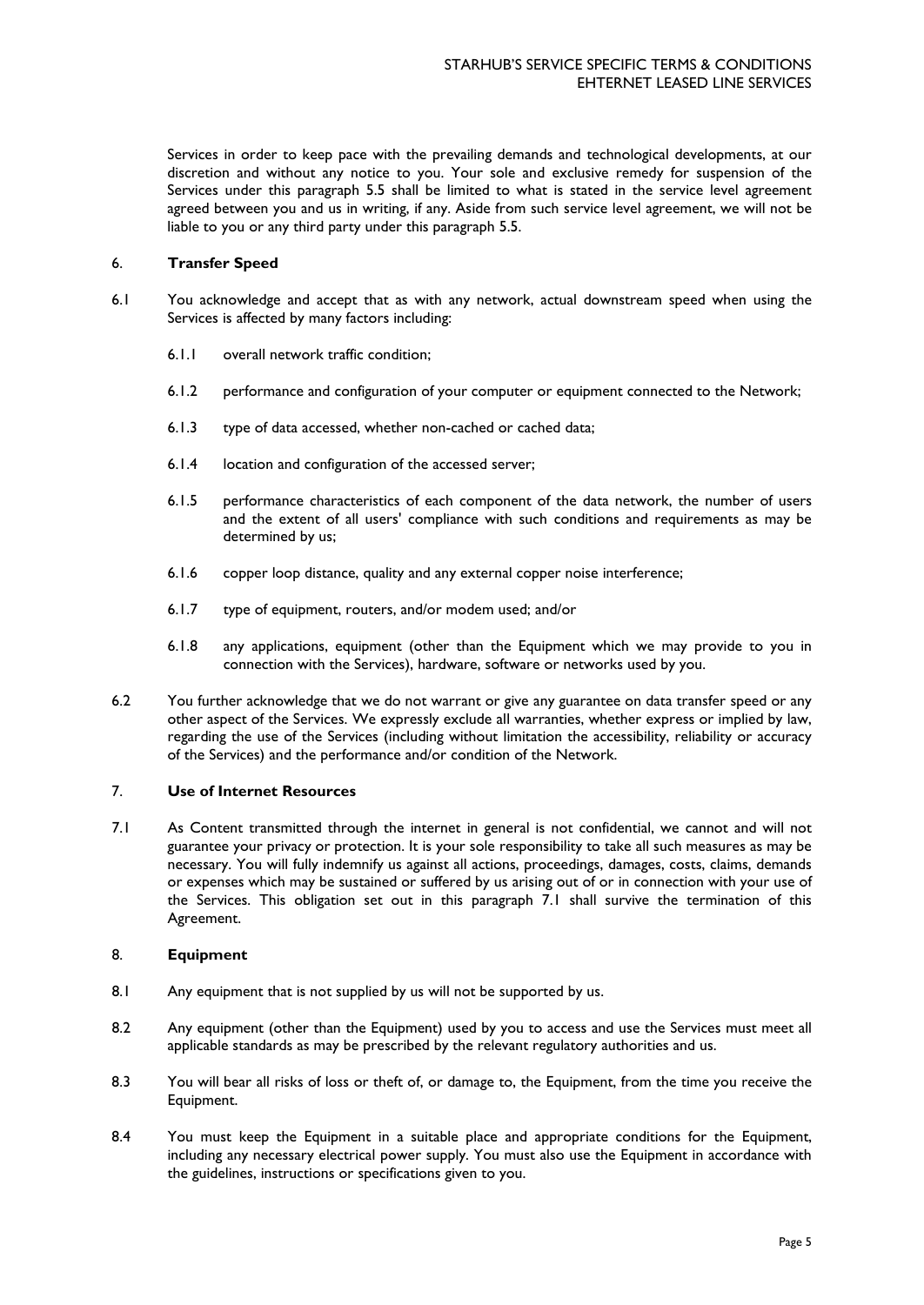- 8.5 If you receive any Equipment new from us and the Equipment includes a warranty at the time of receipt, you must refer to the warranty document provided with the Equipment for information on the limitation and disclaimer of certain warranties. Remedies for any breach of any warranties will be limited to those expressly set out in the warranty document. Your sole and exclusive remedy for any defect in the Equipment will be according to the terms of the manufacturer's warranty only, and you have no claim against us for any defects.
- 8.6 We reserve the right to charge you at our standard rates for responding to a service call or request to change, replace or reconfigure any defective equipment. We may not charge you if we subsequently determine that the malfunction or defect is not caused by or attributable to your act, omission, equipment or systems.
- 8.7 You must comply with all applicable laws and instructions, notices or directions issued by the relevant regulatory authorities or us from time to time regarding the installation, use, operation and/or upgrade of the Equipment.
- 8.8 Once we notify you, you must grant us access to the Equipment and the software embedded therein as and when we deem necessary or desirable to carry out any Equipment upgrade.
- 8.9 You must not use the Equipment in conjunction with any application, equipment, hardware, software or network other than in the manner that we approve.
- 8.10 You are solely responsible for the Equipment and must not modify or in any way interfere with it, nor allow anyone else (other than a person authorised by us) to do so. You will not change the electronic serial number or equipment identifier of the Equipment or perform a factory reset of the Equipment without our prior written consent. We reserve the right to suspend or terminate your Services if we determine that you have tampered with the Equipment.
- 8.11 You will be solely responsible for the Content and data retrieved, stored or transmitted through the Services and/or the Equipment.

## 9. **Your Responsibilities**

- 9.1 You are responsible for the use of the Services under your account(s) and for any Content disseminated through your account(s).
- 9.2 You must not use or allow any part of the Services to be used:
	- 9.2.1 to transmit or post any Content which may be defamatory, offensive, indecent, objectionable or illegal, or which may cause annoyance, harassment, irritation, inconvenience or anxiety to anyone. This includes transmitting or posting junk mail, "spam", chain letters, solicitations (commercial or non-commercial) or distributing mail to any party who has not given permission to be included in the distribution;
	- 9.2.2 to transmit or post any Content which may give rise to civil liability or otherwise violate any applicable laws, rules or regulations;
	- 9.2.3 to transmit any Content that contains viruses, worms, trojan horses, time bombs, cancelbots or any other harmful, damaging or destructive programs;
	- 9.2.4 to make or attempt any unauthorised access to any part or component of the Services, the Network or any third party systems or networks to which you can connect through the Services directly or otherwise;
	- 9.2.5 to disrupt the various networks that are connected to the Services or violate the regulations, policies or procedures of such networks;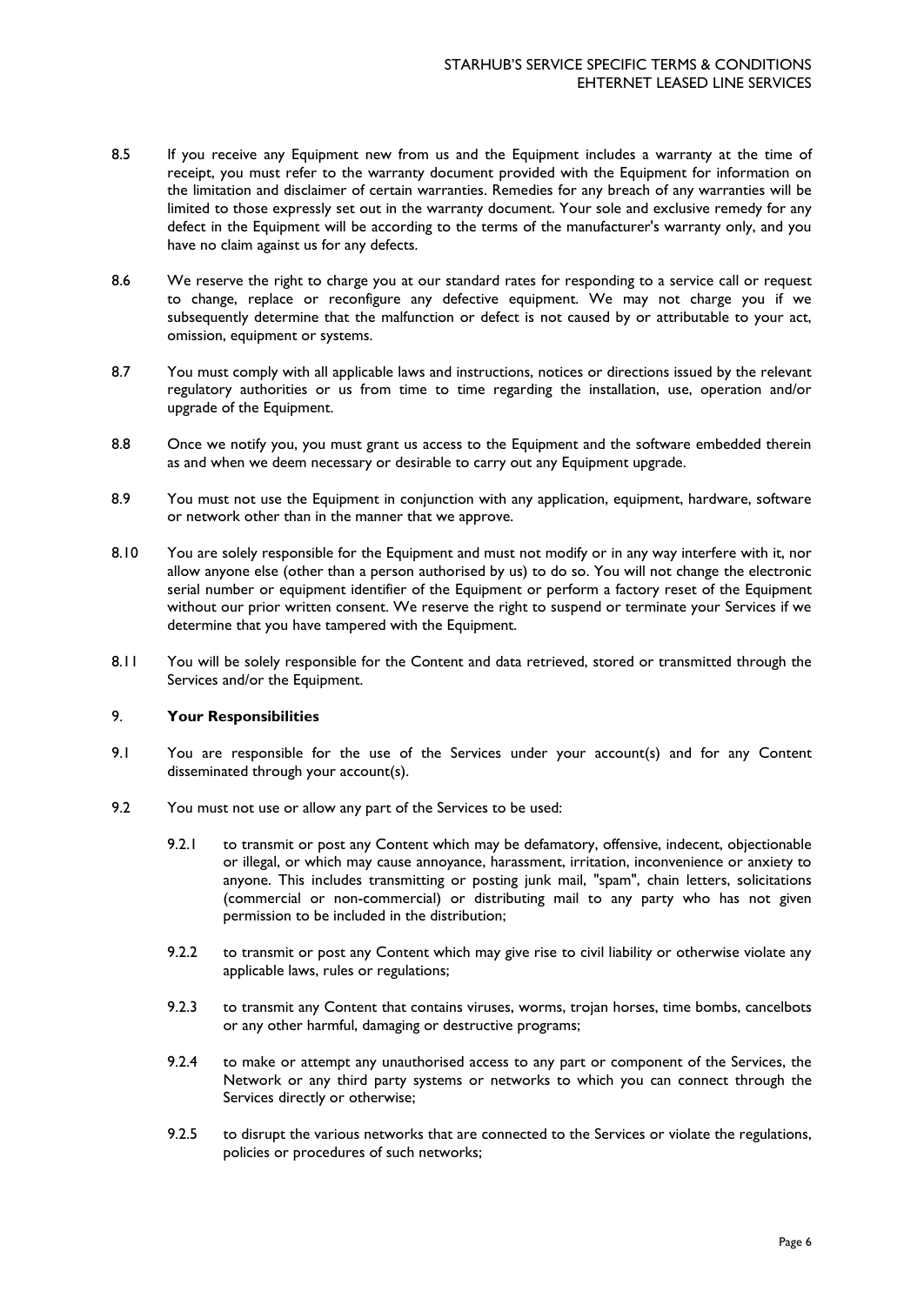- 9.2.6 to collect and/or disseminate information about others or their email addresses without their consent;
- 9.2.7 for any fraudulent, illegal or improper purposes or to violate anybody's rights or in any way which may affect other users' enjoyment of or access to any service or cause annoyance, harassment, irritation, inconvenience or anxiety to anyone;
- 9.2.8 in any manner or for any purpose which may constitute a violation or infringement of the rights of any party including their intellectual property or confidentiality rights; and
- 9.2.9 to be resold or otherwise provided to third parties without our prior written consent, whether for profit or not.

#### 10. **Paying for the Services**

- 10.1 You are liable to pay a recurring subscription Charge for the Services at the prevailing prescribed rate(s). You will be billed in advance for the subscription Charge at monthly intervals or such intervals as we may decide.
- 10.2 Billing and payment disputes that may be raised by you will be treated in accordance with our Business General Terms and Conditions.

# 11. **Installation and Additional Charges**

- 11.1 You will provide us, our employees and contractors safe access to your Premises to perform this Agreement (including the installation or collection of the Equipment). You represent and warrant that you are the lawful owner or occupier of such Premises and that you have obtained all necessary consents, licences and permits to allow us, our employees and contractors such access.
- 11.2 During the service call for installation, we are not obliged to provide any services apart from installation of the Services and/or the Equipment.
- 11.3 You are solely responsible for any Service failure due to changes you have requested to the system configurations. You will bear any Charges for rectifying such failure caused by you or any third parties.
- 11.4 You must, if applicable, provide all internal wiring and sockets within the Service Address according to the relevant regulatory authorities' and our specifications and guidelines required for the purposes of the installation of the Services. Where we are requested to provide any such internal wiring or sockets, you must pay us the prevailing Charges imposed by us.
- 11.5 If we are of the opinion that the installation of the Services at the Service Address would result in or cause:
	- 11.5.1 any risk of injury to any person;
	- 11.5.2 the use of equipment which is not commonly used in the installation of the Services;
	- 11.5.3 the relocation of any structure, fixture or fitting at the Service Address;
	- 11.5.4 costs, expenses or manpower resources which exceed the amount usually required on our part to install the Services; or
	- 11.5.5 us to provide any services which are not usual or are outside the scope of our standard installation Services,

we may choose not to install the Services or impose such additional conditions (including the provision of equipment, the payment of any Charges or reimbursement of expenses by you) as we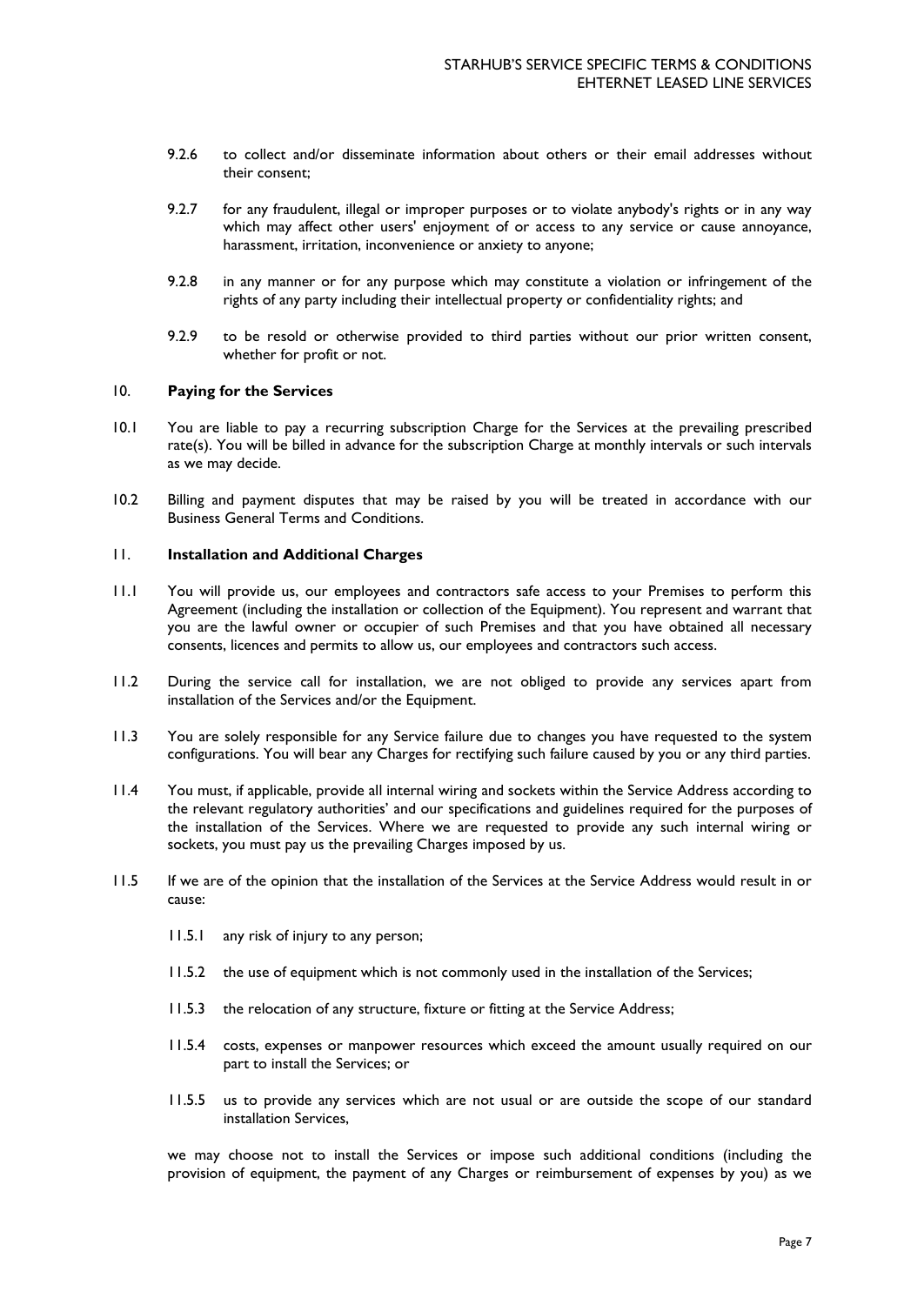may deem appropriate and defer the installation and provision of the Services to you until all such conditions have been fulfilled.

- 11.6 Where you are or your contractor is installing any part of the wiring or cabling required for the provision of the Services, you will ensure that the proper installation of such cables or wiring is completed before the scheduled RFS date. You will ensure that such cable is labelled at both ends to clearly demarcate it as belonging to and under your care.
- 11.7 You will be responsible for the care and maintenance of all our Equipment at your premises.
- 11.8 If you report a fault and either no fault is found or we determine that the fault is not due to our Network, Equipment or installation, then you must (if we require):
	- 11.8.1 pay us a fee for the fault report at our prevailing rate; and
	- 11.8.2 reimburse us for all other costs (including labour and transport charges) incurred by us for attending to your request.

## 12. **Liability**

- 12.1 The Services (including any installation or support Service) are provided on an "as is" and "as available" basis. You agree that you use the Services or rely on any Content obtained through the Services at your sole risk. To the fullest extent allowed by the law, we do not give any assurances, guarantees, or warranties, either express or implied, in relation to such Services or Content. In addition, we will not be liable for any delay or failure to provide the Services, or any interruption or degradation of the quality of the Services which may arise from the following:
	- 12.1.1 an act or omission of an underlying carrier, Service Provider, vendor or other third party;
	- 12.1.2 equipment, network or facility failure;
	- 12.1.3 equipment, network or facility upgrade or modification;
	- 12.1.4 force majeure events such as acts of God, acts of nature, strikes, fire, war, riot, acts of terrorism and governmental actions;
	- 12.1.5 equipment, network or facility shortage;
	- 12.1.6 equipment or facility relocation;
	- 12.1.7 service, equipment, network or facility failure caused by the loss of power to you;
	- 12.1.8 any act or omission by you or any person using the Service or Equipment provided to you;
	- 12.1.9 any third party's service, equipment, software, network or facility; and/or
	- 12.1.10 any other cause that is beyond our control, including a failure of or defect in any Equipment, the failure of an incoming or outgoing communication, and the inability of communications to be connected, completed, or forwarded.
- 12.2 Specifically, we do not warrant:
	- 12.2.1 that the Services, the Software or any equipment (which we provide to you, including the Equipment) will not cause any harm to your applications, equipment, hardware, software, networks or Content;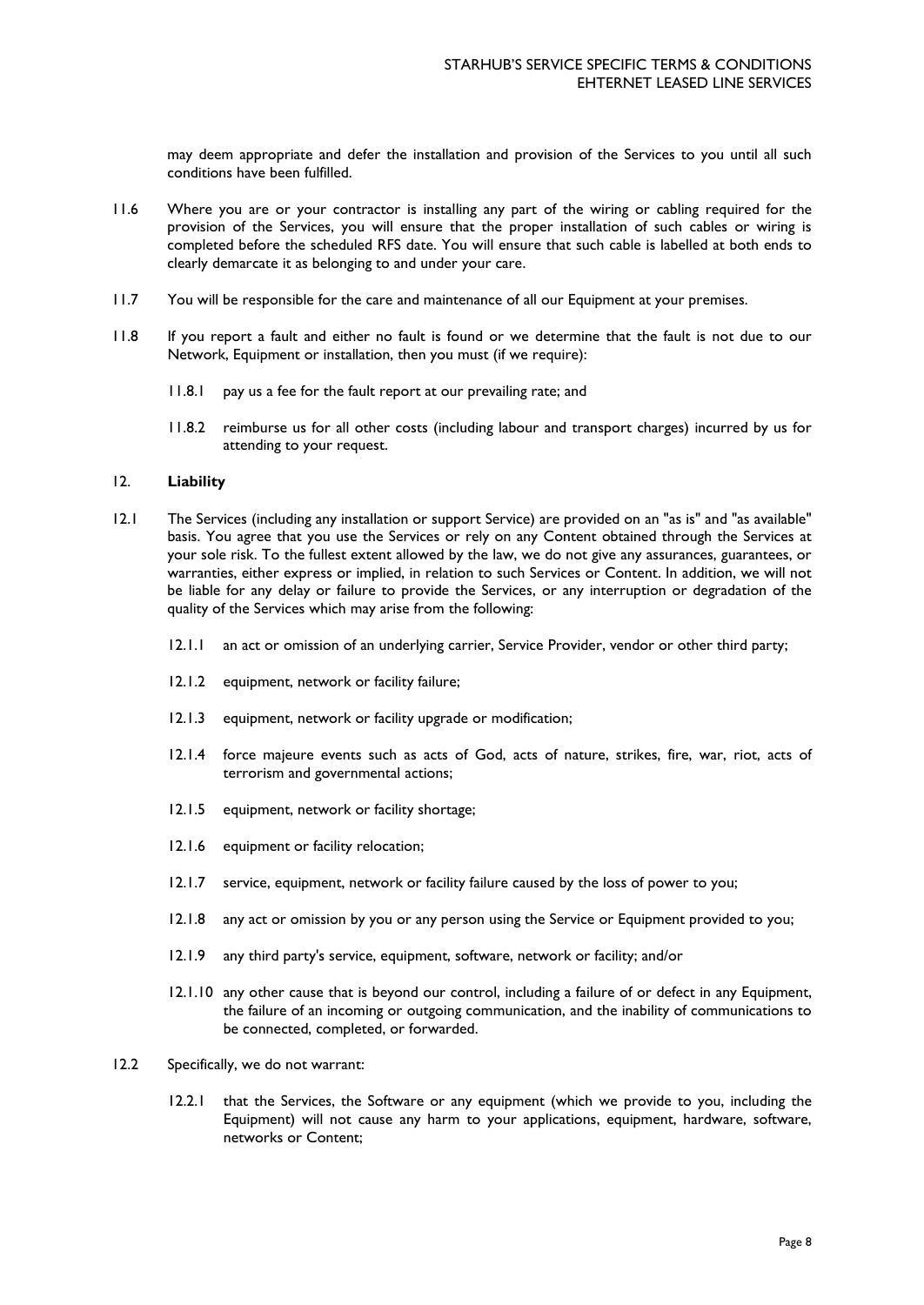- 12.2.2 the accuracy, reliability or quality of any Content obtained through the Services or that defects in any Software will be corrected; and/or
- 12.2.3 that the Services and access to them are error-free, secure, uninterrupted, or available at all times.
- 12.3 Except as set out in this Agreement, we expressly exclude all other liability we may have to you, including all liability in contract, tort, negligence, misrepresentation, strict liability or statute. This exclusion applies for our benefit and that of the Service Providers whose networks are connected to each other or to the Network, all companies, directly or indirectly owned, wholly or partly owned or controlled by us or any of these parties, and all their officers, employees, contractors and agents or anyone else to whom we or these parties are responsible ("**the Relevant Parties**") and whether it relates to anything caused by or resulting from anything we and/or any of the Relevant Parties do or omit or delay in doing (even if done, omitted or delayed fraudulently, wilfully, recklessly, maliciously or negligently), whether or not it is contemplated or authorised by any agreement you have with us.
- 12.4 Neither we nor any of the Relevant Parties is liable for any special, incidental, indirect, consequential or punitive damages, losses, costs or expenses, or any loss of profits, revenue, business and/or anticipated savings, even if caused fraudulently, wilfully, recklessly, maliciously or negligently.
- 12.5 If any of the exclusions set out in this paragraph 12 does not apply, our liability will not exceed the lower of (i) your preceding month's Charges applicable to the Services in question or (ii) S\$5,000/- for any event or for any series of connected events. Further, our aggregate liability in any 12-month period will not exceed the lower of (a) your preceding 12-months' Charges applicable to the Services in question or (b) S\$10,000/-.
- 12.6 The exclusions of liability above do not apply to any liability for death or personal injury resulting from our negligence or to any liability which cannot be lawfully excluded or restricted under the Unfair Contract Terms Act (Cap. 396).
- 12.7 The relevant Affiliate and/or Service Provider providing the Services or carrying out the actions set out in this Agreement shall be responsible for its acts or omissions.

## 13. **Resale**

13.1 The Services are provided to you solely for your own business use. You must not resell or transfer the Services or the Equipment (which we lease or rent to you) to third parties without our prior written consent, whether or not for profit or otherwise. We reserve the right to immediately suspend or terminate your Services if we determine, in our absolute discretion, that you use the Services for any of the aforementioned or similar activities.

#### 14. **Ending and Suspending the Services**

- 14.1 In addition to the rights either party may have against the other party under this Agreement for any antecedent breach of this Agreement and subject to the provisions of this paragraph 14, this Agreement or the Services hereunder may be terminated by either party giving at least 30 days' written notice to the other party.
- 14.2 If you give us notice that ends during the applicable Minimum Period of Service you must immediately pay us the Early Termination Charges and the Third Party Charges.
- 14.3 If the Services or this Agreement are/is terminated pursuant to paragraph 8.10 above, or paragraph 14.4 or 14.5 below, you will compensate us for any damages or losses we may suffer because of the termination. In addition, if such termination occurs during the applicable Minimum Period of Service, you have to pay us the sums referred to in paragraph 14.2 above.
- 14.4 In the event of any of the following: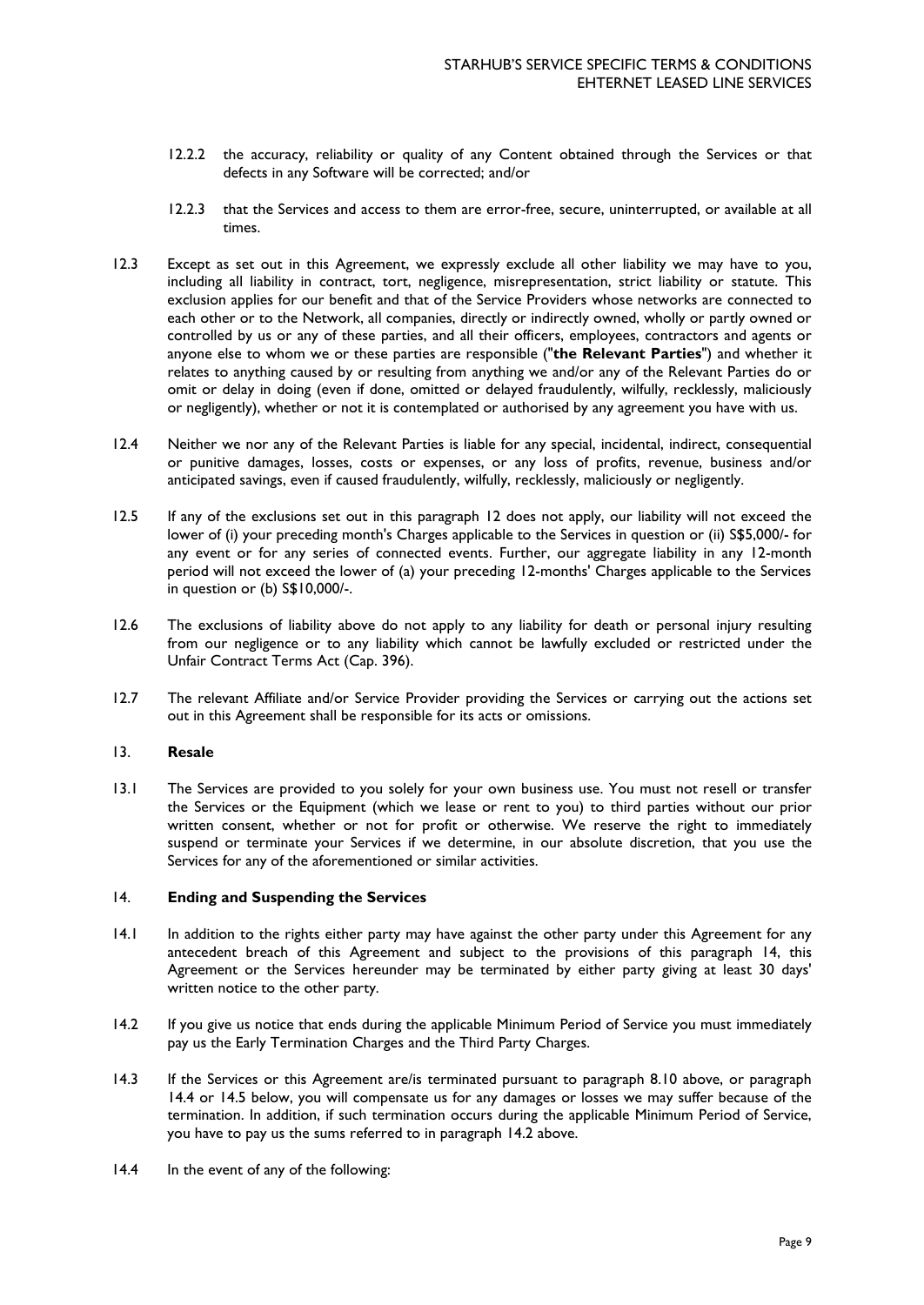- 14.4.1 you breach any of the terms and conditions of this Agreement or any other agreement you have with us;
- 14.4.2 you become or are likely to become bankrupt or insolvent, or die;
- 14.4.3 you make any arrangement or composition with or assignment for the benefit of your creditors or go into either voluntary or compulsory liquidation or a receiver, trustee, judicial manager or administrator is appointed over any of your assets;
- 14.4.4 the equivalent of any of the events referred to in paragraph 14.4.2 and 14.4.3 above under the laws of any relevant jurisdiction occurs to you;
- 14.4.5 you provide incorrect, false, inaccurate or incomplete information to us;
- 14.4.6 the requirements of any relevant regulatory authority result in us having to stop providing the Services or to provide the Services in a manner which is unacceptable to us;
- 14.4.7 we believe you are likely to create imminent harm (such as interruption, disruption, congestion, signal leakage and any Unauthorised Act) to our Network or any third party's networks or systems or our provision of the Services, or defraud us, or are likely to create imminent harm or harass or are abusive to our personnel; or
- 14.4.8 for any reason beyond our control (including loss of any licence, way-leave or easement, requirements of any governmental or regulatory authority or orders by the court and cessation or failure to deliver by a third party supplier) we are unable to provide the Services,

we may suspend or terminate all or any part of the Services or terminate this Agreement with 7 working days' notice (for paragraphs 14.4.1 and 14.4.5 above) or with immediate effect (for paragraphs 14.4.2, 14.4.3, 14.4.4, 14.4.6, 14.4.7 and 14.4.8 above) in each case without compensation to you and without prejudice to our rights to damages for any antecedent breach by you of this Agreement. You may immediately contact our business helpdesk or our account manager to tell us why such suspension or termination should not occur. We will consider each case and where we deem appropriate, will not proceed with the suspension or termination of such account or take any other appropriate action where necessary.

- 14.5 If we suspect that you are using or allowing the Services to be used for fraud, misconduct or any other illegal or improper purpose, we will refer this to the relevant authorities and comply with directions or guidelines issued by them without notice or reference to you.
- 14.6 If and when you make good any breach or default, we may restore any suspended or terminated Services after you have paid for any reinstallation, restoration or re-connection Charges and reimbursed us for our reasonable costs in suspending or terminating the Services.
- 14.7 If the Services are terminated:
	- 14.7.1 all sums due, accruing due or payable to us in respect of the Services and if applicable, the Equipment, up to the date of termination (including late payment Charges) will, upon the termination, become immediately due and payable to us. There will be no refund of any Charges paid to us for any equipment (including the Equipment) purchased from us; and
	- 14.7.2 you must immediately return to us all Equipment which we may have leased or rented to you in respect of the Services, in good condition. We will be entitled to charge you (i) all costs incurred in repossessing or acquiring replacement for any such Equipment which you have failed to return to us; and/or (ii) at our standard prescribed rates for acquiring a replacement for any Equipment which is returned to us in a damaged or defective condition.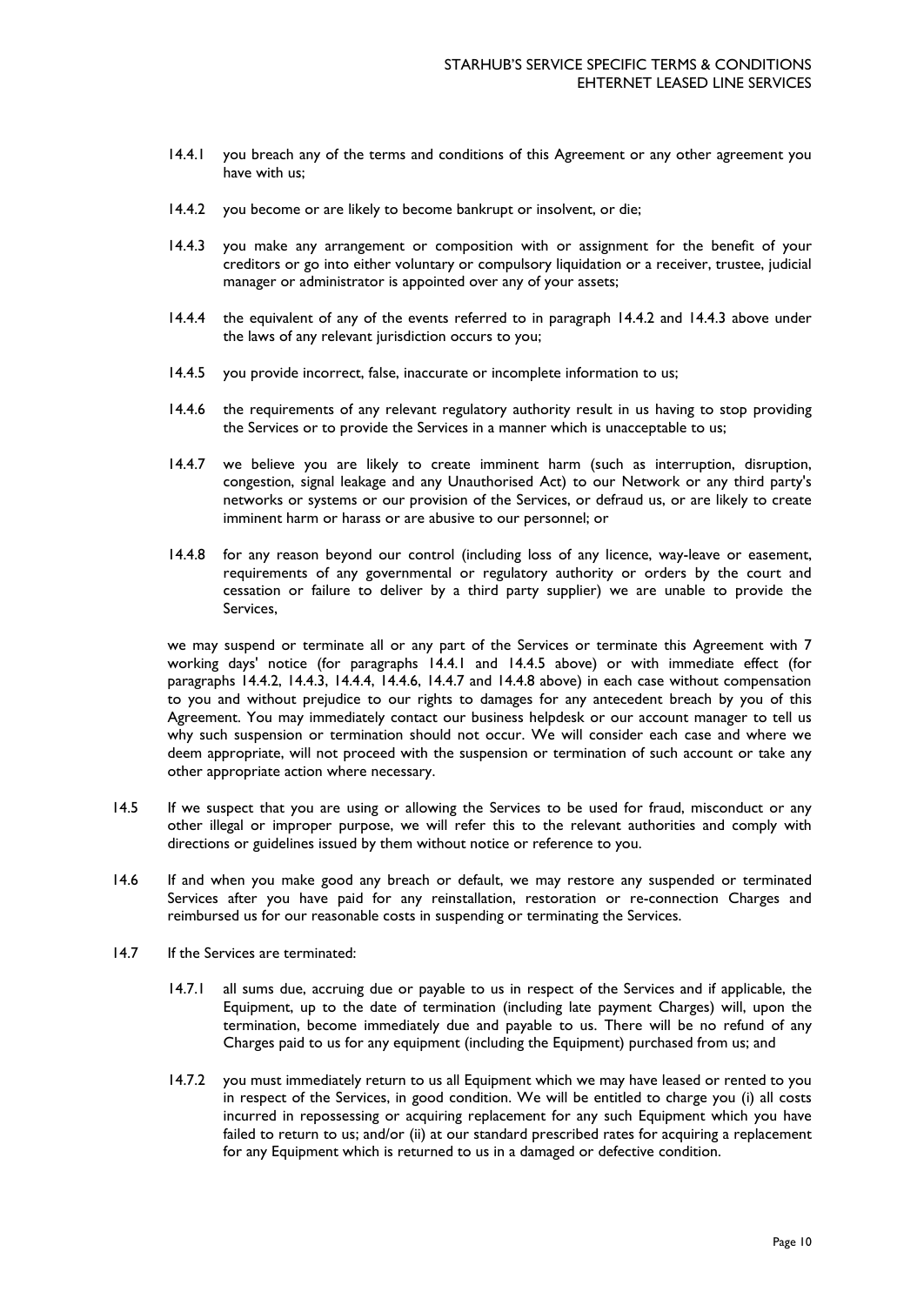- 14.8 In addition to paragraph 14.6 above, we reserve the right to charge you our prevailing reactivation Charges for restoring any suspended or terminated Services. Restoration of any Services is subject to our absolute discretion.
- 14.9 The termination of this Agreement will not affect any accrued rights or remedies of either party against the other party.

## 15. **Other Legal Matters**

### 15.1 **Indemnity**

15.1.1 You must indemnify us, our Affiliates, employees, directors, agents and suppliers against all claims, damages, losses and liabilities resulting from your use of the Services, your negligence, omission, act or breach of this Agreement.

### 15.2 **Changes to this Agreement**

15.2.1 We may from time to time change any of these Terms & Conditions and/or any other applicable terms and conditions for the Services you subscribe for. We may also from time to time withdraw, suspend, or change any of the Services. We will try, where we reasonably can, to give you advance notice of such changes, and we will notify you of such changes in writing or via our website, or such other form as we may decide. The display of the revised terms and conditions on our website will constitute notice of the changes and your continued use of the Services will be taken as acceptance thereof.

### 15.3 **Matters beyond our Control**

15.3.1 We will not be liable for any delay or failure in performance under this Agreement resulting from matters beyond our control. These include acts of God, requirements of any governmental or regulatory authority, war, national emergency, accident, fire, lightning, equipment failure, cyber-attacks (including any type of offensive manoeuvre that targets computer information systems, infrastructure, computer networks or personal computer devices), computer software or software malfunction (including due to malicious software programmes), interception of online communication, identity theft, electrical power failure, faults, interruption or disruption of the Network or the networks of other Service Providers or of your equipment or the equipment of any third party, riots, strikes, lock-outs, industrial disputes (whether or not involving our employees), epidemics of infectious diseases or acts of terrorism.

### 15.3.2 In addition:

- 15.3.2.1 we will not be liable for any delay or failure in performance under this Agreement resulting from any delay or failure of any third party (including any supplier) to deliver or provide any facilities, infrastructure, equipment or services to us; and
- 15.3.2.2 the Services may occasionally be affected by interference caused by objects beyond our control such as buildings, underpasses and weather conditions. When this happens, we will not be responsible for any interruption or disruption of the Services or if you cannot access or use the Services.

## 15.4 **Meanings**

This paragraph 15.4 sets out how certain words and phrases are used in this Agreement. Terms used but not defined in these Service Specific Terms & Conditions shall have the respective meanings given to them in the Business General Terms & Conditions.